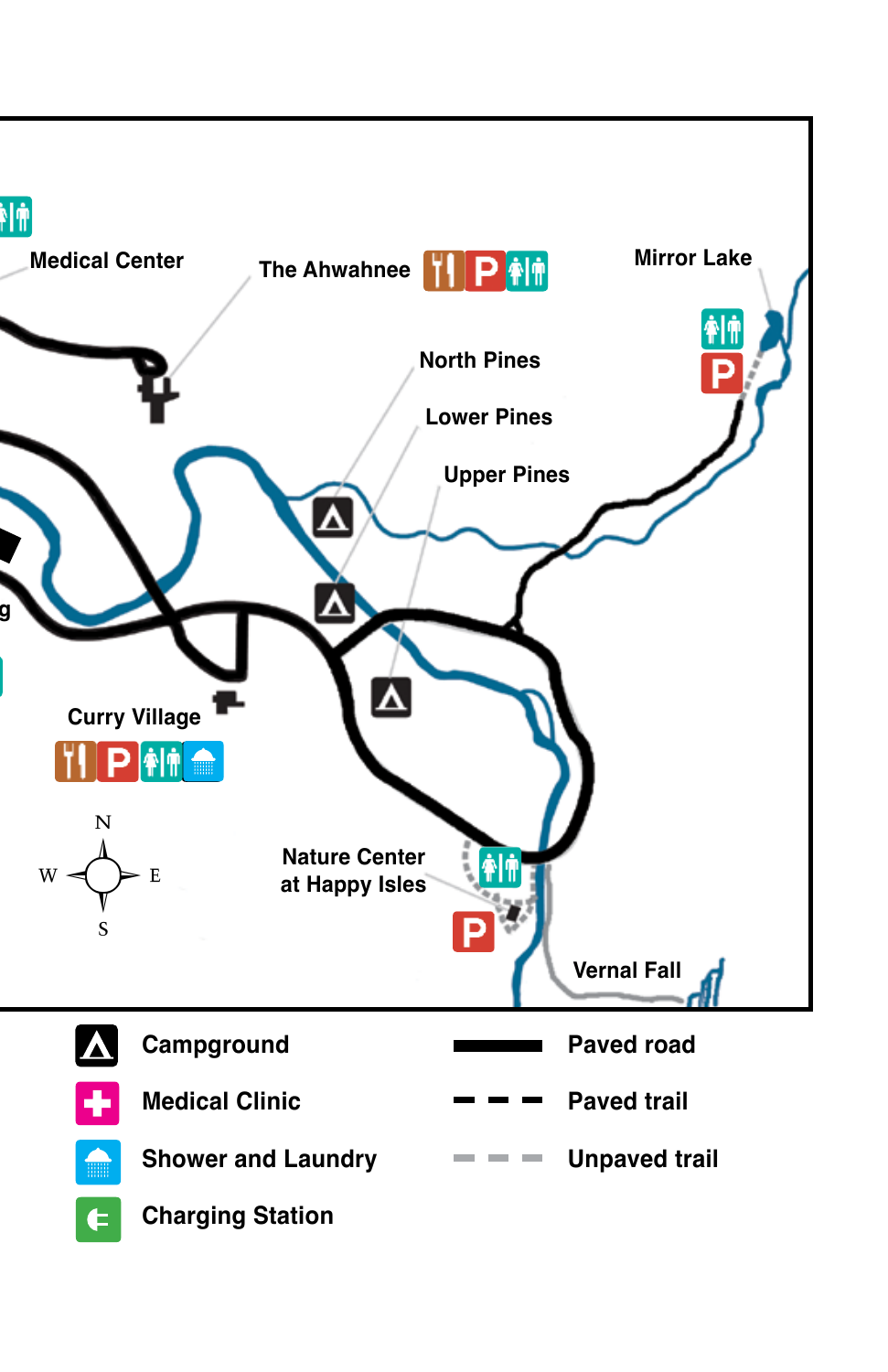

Yosemite Fall

## **Hiking Trails in Yosemite Valley**



**Valley Floor:** Easy-Moderate walk Wheelchair with assistance





**Yosemite Falls:** Easy walk Wheelchair with assistance



**Vernal Fall:** Steep hike No wheelchairs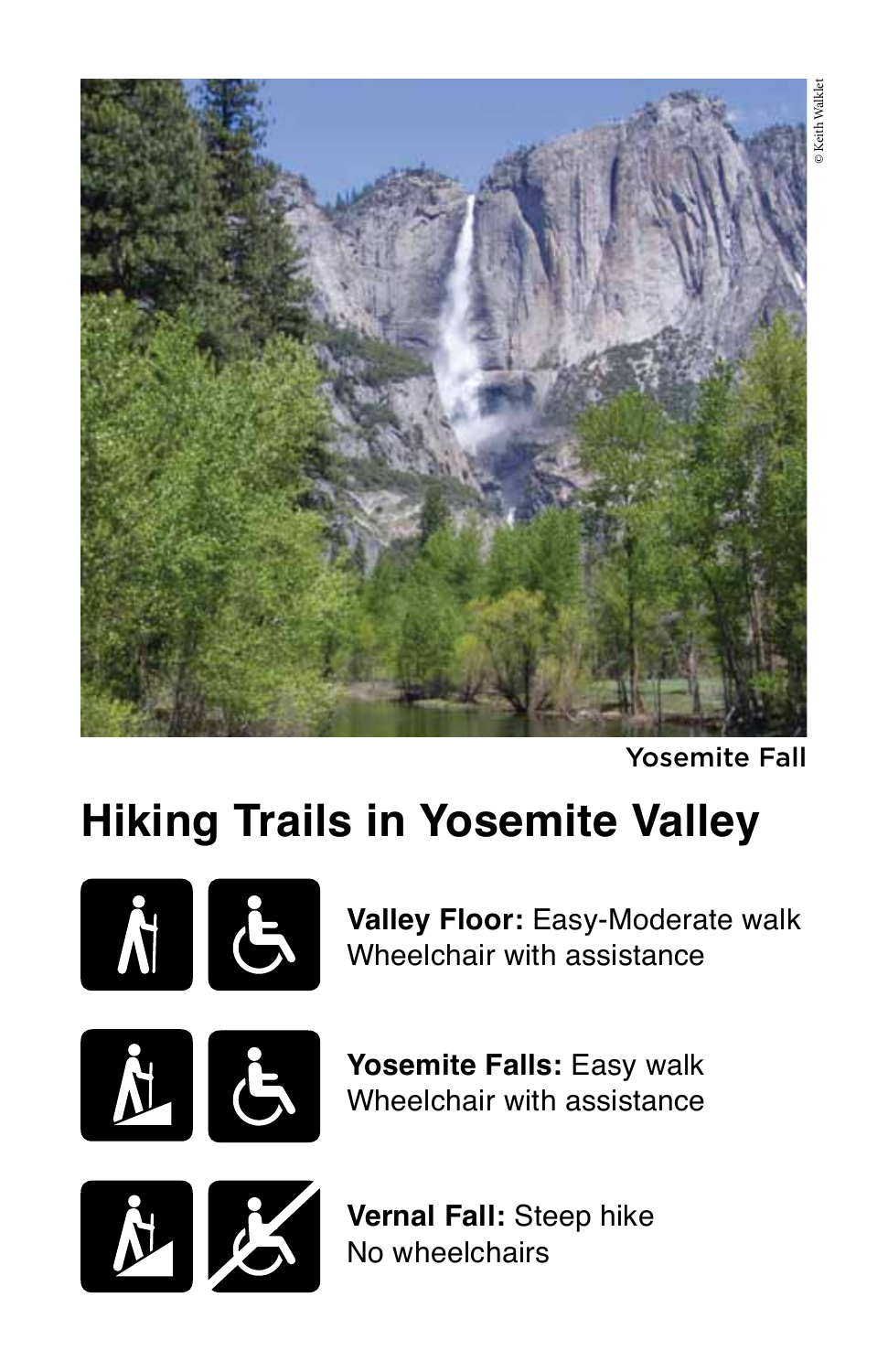© Leslie stone Associates © Leslie stone Associates





Yosemite Museum and Indian Village

Valley Loop Trail

© Leslie stone Associates





Vernal Fall Valley Visitor Center



**Slow down for bears and deer.**

© Keith Walklet © Keith Walklet